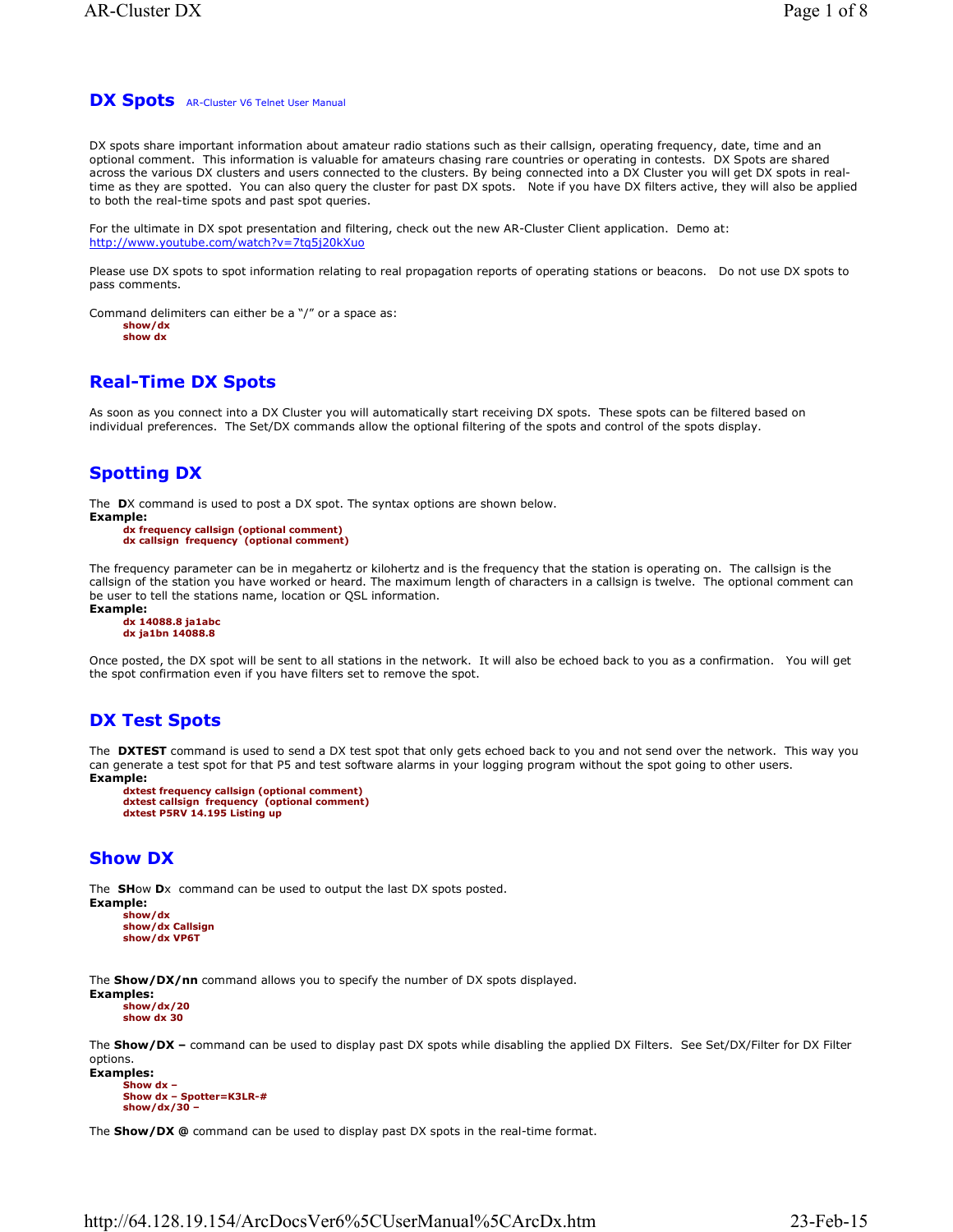**Examples: Show dx @ show/dx/30 @**

The **Show/DX callsign** command can be used to display DX spots filtered by DX call.

**Examples: Show dx call=v73aq show/dx call=cyoa**

The **Show/DX frequency** command can be used to display DX spots filtered by frequency.

**Examples: Show dx freq=14000 Show dx freq>=7000 and freq<=7100 show/dx freq>=133 and freq<=139**

The **Show/DX band** command can be used to display DX spots filtered by band.

**Examples: Show dx band=15 show/dx band=160**

The **Show/DX country** command can be used to display DX spots filtered by CTY country. The country list is based off the wpxloc.dat file maintained by AD1C.

**Examples: Show dx cty=v7 show/dx cty= 3D2/c**

The **Show/DX continent** command can be used to display DX spots filtered by continent. Valid continents are: AF, AS, EU, NA, OC and SA

**Examples:**

**Show dx cont=eu show/dx cont= as**

The **Show/DX comment** command can be used to display DX spots filtered by comment. The command executes using an exact match. You can use the wildcard character "**\***" to do partial matches. **Examples:**

**Show dx comment=via buro Show dx comment=\*cq\* Show dx comment=\*qsl\* or comment=\*via\* show/dx comment=\*iota\* show/dx comment=\*rtty\***

The **Show/DX CqZone** command can be used to display DX spots filtered by CQ zone.

**Examples: Show dx cqzone=14**

The **Show/DX ItuZone** command can be used to display DX spots filtered by ITU zone. **Examples:**

**Show dx ituzone=12**

The **Show/DX Spotter** command can be used to display DX spots filtered by spotter.

**Examples: show/dx spotter=k5xh**

The **Show/DX SpotterNode** command can be used to display DX spots filtered by spotter.

**Examples: Show dx spotternode=K1TTT-14**

The **Show/DX SpotterCty** command can be used to display DX spots filtered by spotter CTY country. The country list is based off the cty.dat file. **Examples:**

**Show dx spottercty=k**

The **Show/DX SpotterState** command can be used to display DX spots filtered by spotter state.

**Examples: show/dx spotterstate=tx show/dx spotterstate=tx or spotterstate=nm**

The **Show/DX SpotterCont** command can be used to display DX spots filtered by spotter continent.

**Examples: show/dx spottercont=na**

The **Show/DX DTS** command can be used to display DX spots filtered by the date-time stamp.

**Examples: show/dx dts>2011-12-11 03:04:55**

The Show/Skimmer command displays a list of all Skimmers that are currently reporting, along with CT1BOH algorithm totals. The command can also be limited to **Examples:**

**show/skimmer**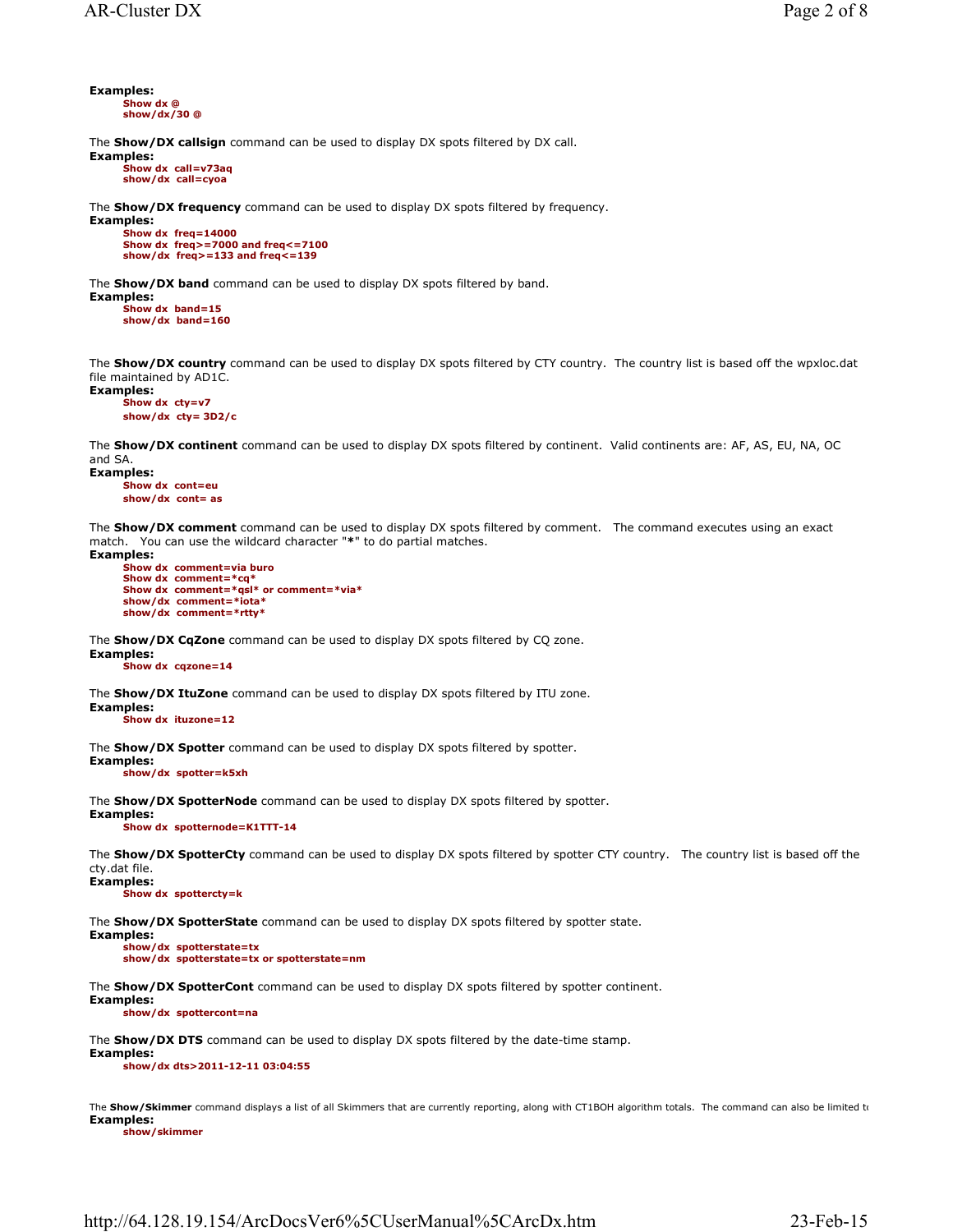|             | Skimmer Configuration based on CT1BOH algorithms: |    |                                              |  |
|-------------|---------------------------------------------------|----|----------------------------------------------|--|
| Call        |                                                   |    | FreqOSY% TotCnt ?Cnt ValidCnt OsyCnt BustCnt |  |
| G3BJ-#      | 0.0                                               |    |                                              |  |
| NC7J-#      | 0.0                                               | 6  | 5                                            |  |
| RZ3DVP-#    | 0.0                                               | 13 | 12                                           |  |
| DK9IP-#     | 9.1                                               |    |                                              |  |
| $SV8RV - #$ | 11.1                                              | 9  | ศ                                            |  |
| K1FC-#      | 20.0                                              | 5  |                                              |  |
| $F4DXW - #$ | 33.3                                              |    |                                              |  |

The **ShowSkimCty [Band]** command displays the countries recently spotted and the Skimmers spotting each country by band.

Compound filter can be build using the **"AND"** and **"OR"** operators. **Examples:**

```
show/dx band=12 and call=vk0hi
show/dx band=12 and cty=ja
show/dx call=dx0dx and (band=12 or band=15)
show/dx dts>2011-12-17 03:04:55 and dts<2011-12-18 03:04:55
show/dx call=dx0dx and (comment=*qsl* or comment=*via*)
```
## **Show DX Options**

The **SH**ow **D**x **O**ptions command is used to display the DX spot options. The following options are displayed:

**DX Count** – The default number of displayed DX spots.

**DX Filter** – The DX filter parameters

**DX Mode** – The filter mode for DX spots. Values are: Open, Filter, Needs and Debug

**DX Output** – The output mode for DX spots. Values are: OFF and On. Normally set to On.

**DX Extension** – Display additional extension data in the comment field

**Example:**

**show dx op show/dx/options**

## **Set DX Options**

The following options can be set using the **Set/DX** command:

**Set/DX/Extension** – Displays addition values in the comment field

**Set/DX/Count** – Set the default number of displayed DX spots

**Set/DX/Default** - Set the DX options back to the default settings.

**Set/DX/Filter** – Sets the DX filter

**Set/DX/Mode** – Sets the filter mode for DX spots. Valid modes are: Open, Filter, Needs and Debug

**Set/DX/Output** – Sets the output mode for DX spots. Valid modes are: Off and On.

## **Set DX Extension**

The **SE**t **D**x **EXT**ension command is used to display additional information about the station being spotted. This data is displayed in the right side of the comment field only if there is room in the comment field. Valid modes are: LOTW, CTY, State, Section, County, Grid, CQZone, ITUZone and Name. If the user participates in the Logbook of the World, LOTW, a "+" will be indicated. For normal DXing and contesting where states are multipliers you might want to see the LOTW and the state. For a state QSO party or county hunting you might want to see the LOTW, state and county. For contests that exchange ARRL sections, you may want to display the ARRL section.

**Examples: set/dx/extension LOTW State set/dx/extension LOTW Grid set/dx/extension LOTW State County set/dx/extension Section set/dx/extension LOTW CTY State Section County CQZone ITUZone Name set/dx/extension** 

Sample DX spot with all comment options active: **DX de AD5YJ: 14222.2 K5NA +W-TX-STX-Travis -4-7-Richard 1801Z**

Common settings for normal activities, DXing and major contests:

| <b>Activity</b>                  | <b>DX Spot Comment Extension</b> | Command                      |
|----------------------------------|----------------------------------|------------------------------|
| Ragchewing                       | Display the operators name       | set/dx/extension Name        |
| DX Chasing                       | Display the CTY and LOTW status  | set/dx/extension LOTW CTY    |
| ARRL 10 Meter Contest            | Display the CTY and State        | set/dx/extension CTY State   |
| <b>COWW Contests</b>             | Display the CTY and CQ Zone      | set/dx/extension CTY CQZone  |
| <b>IARU Contests</b>             | Display the CTY and ITU Zone     | set/dx/extension CTY ITUZone |
| <b>ARRL Sweepstakes Contests</b> | Display the ARRL Section         | set/dx/extension Section     |
|                                  |                                  |                              |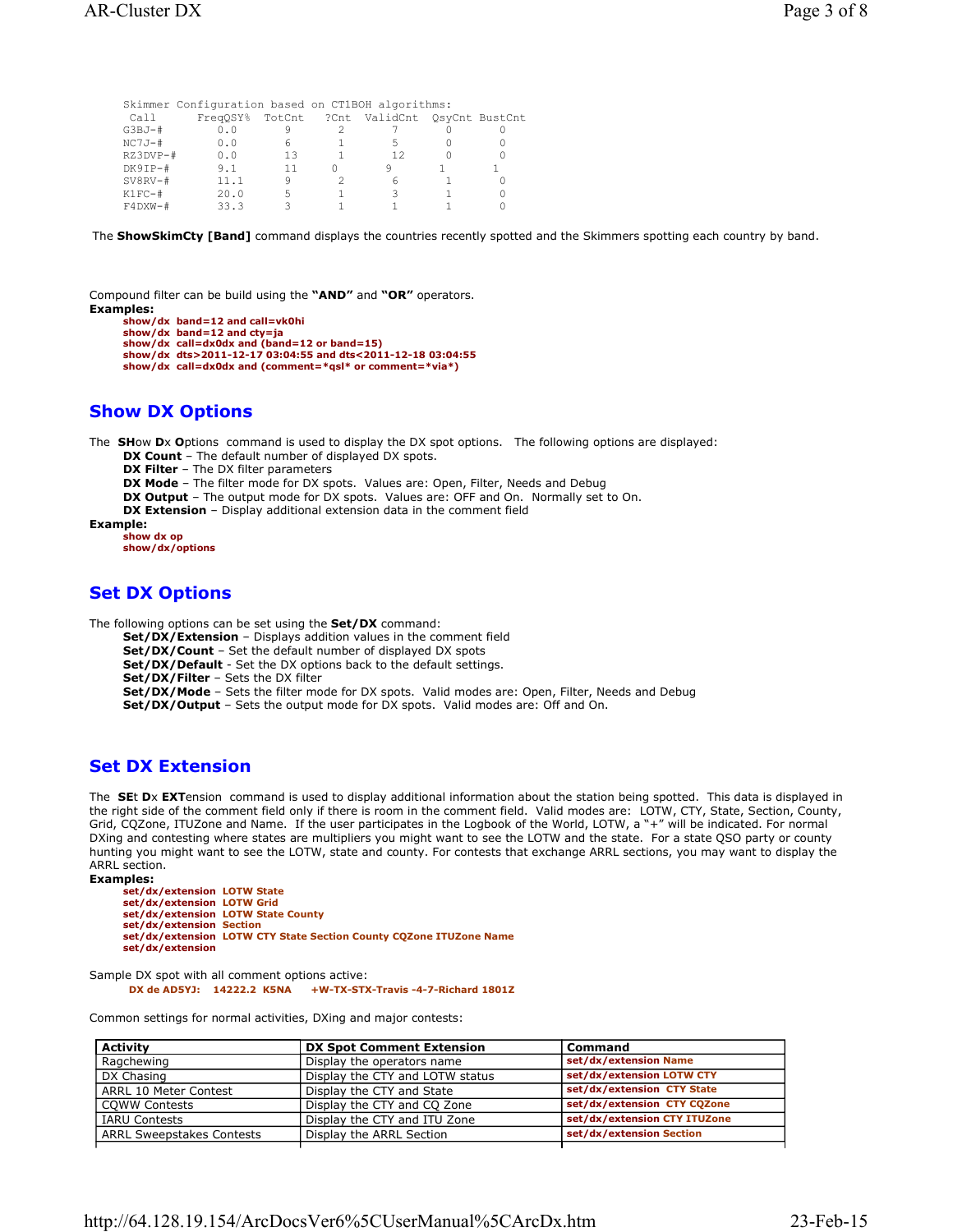| l State OSO Parties | Display the county | set/dx/extension County |
|---------------------|--------------------|-------------------------|
| l County Huntina    | Display the county | set/dx/extension County |

# **Set DX Count**

The **SE**t **D**x **COU**nt command is used to set the default number of spots displayed for real-time and past DX display. **Examples:**

**set dx count 15** 

# **Set DX Default**

The **SE**t **D**x **D**efault command is used to set the DX options back to the default settings. Factory default settings are:

```
Count – 20
   Filter – Cleared
   Mode – Filter
   Output – On
   Comment extension - options cleared
Example:
```
**set dx default**

# **Set DX Filter**

The **SE**t **D**x **F**ilter command is used to set the filters for the real-time and playback of past DX spots. A empty "**set dx filter**" command clears the filter. The "Set DX Mode Debug" command can be used to test complex filters to insure they are working correctly.

```
Examples:
      set dx filter 
       set dx filter SpotterCont=na 
set/dx/filter SpotterCty=k
      set/dx/filter Spotterstate=tx or Spotterstate=ok or Spotterstate=nm
```
The fields available for the DX Filter and Show/DX commands are listed in the following table.

| <b>Field</b>   | <b>Description</b>                                                                      |
|----------------|-----------------------------------------------------------------------------------------|
| Call           | Callsign of the spotted DX                                                              |
| Freq           | Frequency of the spotted DX - Example 14195.0                                           |
| Cty            | Country of the spotted DX - follows wpxloc.dat file                                     |
| State          | If a US or VE spot, the state or province of the spot                                   |
| County         | If a US spot, the county of the spot                                                    |
| ArrlSection    | If a US spot, the ARRL Section of the spot                                              |
| Comment        | Comment in the spotted DX                                                               |
| <b>DTS</b>     | Date-Time-Stamp                                                                         |
| Cont           | Continent of the DX spot - AS, EU, NA, OC, SA                                           |
| CqZone         | CO zone for the spot -                                                                  |
| ItuZone        | ITU zone for the spot                                                                   |
| Band           | Band for the spot - Example 20                                                          |
| Mode           | Not recommended to filter by mode since its based of normal operating frequencies which |
|                | change during contests                                                                  |
| Spotter        | Spotter callsign                                                                        |
| SpotterNode    | Callsign of the spotting node                                                           |
| SpotterCty     | Country of the spotter - per the wpxloc.dat file                                        |
| SpotterState   | Spotter state if US or VE                                                               |
| SpotterCont    | Spotter Continent-AS, EU, NA, OC, SA                                                    |
| <b>Bob</b>     | Bottom of the band spots - usually comments                                             |
| CQ             | Flag indicating the station is calling CQ                                               |
| Lotw           | Station uses the Logbook of the World, LOTW                                             |
| Grid           | Grid square of the station                                                              |
| Name           | Name of the spotted station                                                             |
| SpotterCqZone  | CO zone of the spotter                                                                  |
| SpotterItuZone | ITU zone of the spotter                                                                 |
| Master         | Flag indicating the call is in the Master callsign database                             |
| InCb           | Flag indicating the call is in the US or VE callbook                                    |
| Top100         | Flag indicating the CTY of the spot is in the top 100 country list                      |
| <b>FOC</b>     | Flag indicating the spotted call is a FOC member                                        |
|                |                                                                                         |
| Skimmer        | Flag indicating the spot originated from a skimmer                                      |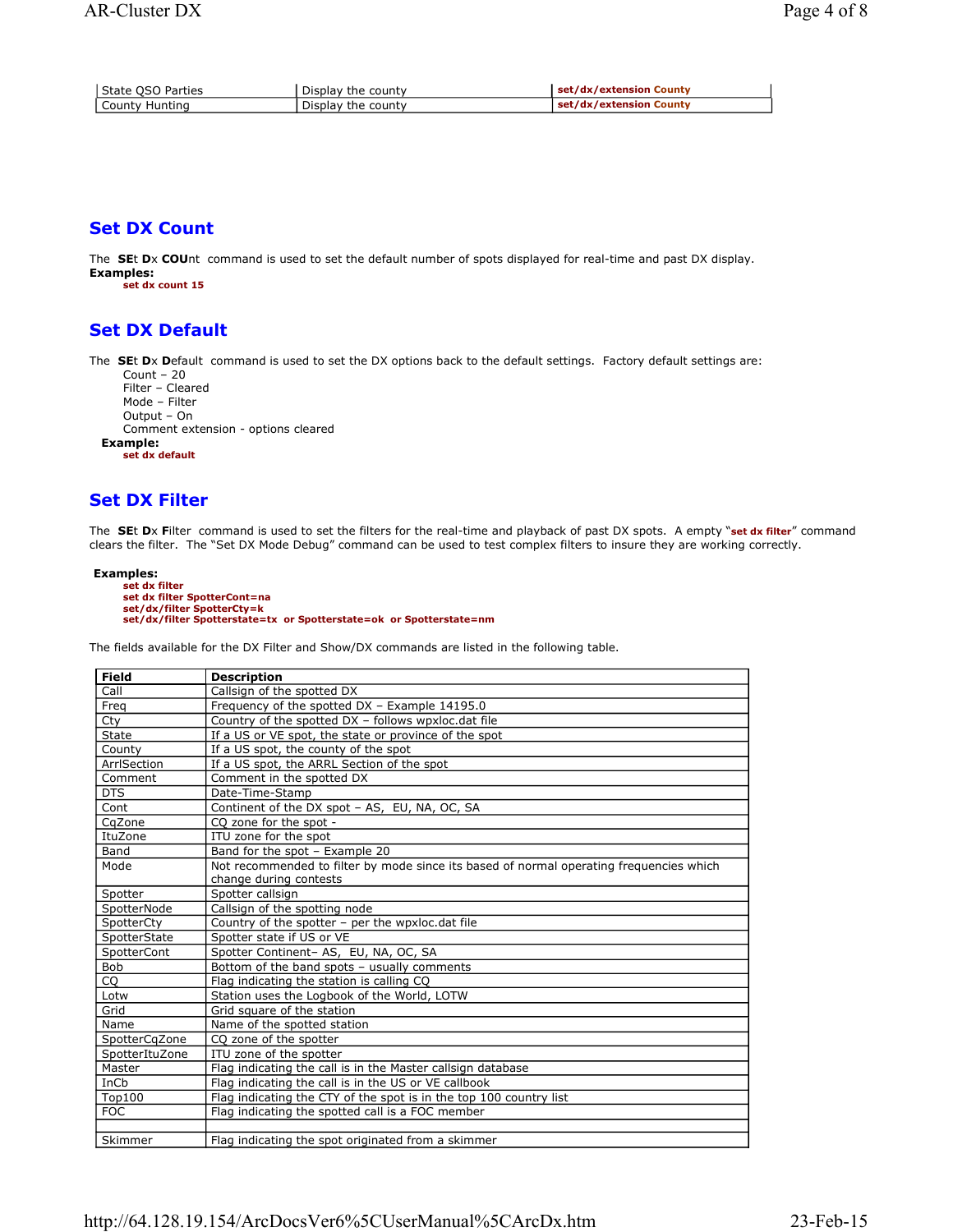| SkimWpm     | Skimmer spot - Words per minute, filter by CW speed like: SKimWpm > 35 or SkimWpm                                                                                                                                                                                                                         |
|-------------|-----------------------------------------------------------------------------------------------------------------------------------------------------------------------------------------------------------------------------------------------------------------------------------------------------------|
|             | < 25                                                                                                                                                                                                                                                                                                      |
| SkimDb      | Skimmer spot - DB, filter by signal strength: SkimDb $> 10$                                                                                                                                                                                                                                               |
| Unique      | Count of the times the call has been spotted, great filter to remove bad skimmer spots                                                                                                                                                                                                                    |
| SkimCq      | Flag indicating there is a CQ in the comment field                                                                                                                                                                                                                                                        |
| SkimDupe    | Flag that lets the first spot fal thru as a non-dupe and other spots are flaged as dupe, reset<br>every 10 minutes                                                                                                                                                                                        |
| SkimValid   | CT1BOH Valid flag: assigned by looking back to see if there are two more spots of the<br>same call, on the same frequency $(+/- 0.3$ KHz).                                                                                                                                                                |
| SkimOsy     | CT1BOH QSY flag: assigned because the call was found to have been previously verified<br>but the new spot frequency is +/- 0.4 KHz different from that last reported.                                                                                                                                     |
| SkimBusted  | CT1BOH Busted flag: assigned by looking back and determining that there is a similar<br>spot already tagged as V, spotted on the same frequency as the new spot, $+/-0.1$ KHz. A<br>"similar" call is one which can be transformed into the new spot by character insertion,<br>deletion or substitution. |
| SkimUnknown | CT1BOH Unknown flag: Any spot that is not given a Valid, Busted or QSY tag is tagged "?"<br>until/unless it qualifies for one of the other tags.                                                                                                                                                          |
| SkimCtyCnt  | The number of Skimmers currently spotting stations in a given country or (in the case of<br>the USA) ITU zone. This filter is useful in determining which areas do not have adequate<br>Skimmer coverage for effective working of the CT1BOH algorithm.                                                   |

#### Want to filter out skimmer spots:

#### **Set dx filter not skimmer**

- Want to only see spots that originate from North America: **set/dx/filter spottercont=na**
- Want to only see spots that originate from the US: **set/dx/filter spottercty=k**
- Want to only see spots for HF: **set/dx/filter Freq<30000**
- Don't want those bottom of the band comment spots: **set/dx/filter not BOB**
- Only want to see spots from the state of Texas: **set/dx/filter SpotterState=TX**
- Only want to see spots from the state of Texas and Oklahoma: **set/dx/filter SpotterState=TX OR SpotterState=OK**
- Want to see skimmer spots that are validated by the CT1BOH algorithm **set/dx/filter SkimValid**
- Contesters, want to only see non-US spots plus spots for your own call. Use the following filter: **set/dx/filter Cty<>k or Call=AB5K**
- Don't want to see and DX spots from AA1A:  **set/dx/filter Spotter<>AA1A**
- Don't want to see any DX spots from the DX Cluster AA2A:  **set/dx/filter SpotterNode<>AA2A**
- Don't want to see any DX spots with the work BUST in them:  **set/dx/filter Call <> \*BUST\***
- Only want spots for 20 15 and 10  **set/dx/filter band=20 or band=15 or band=10**
- Only want US spots for 20 15 and 10  **set/dx/filter band=20 or band=15 or band=10 AND SpotterCty=k**
- Only want US HF spots  **Set dx filter SpotterCty=k and freq<30000**
- Only want spots for CQ zone 2  **set/dx/filter CqZone=2**
- Only want spots for that DX-Expedition  **set/dx/filter Call=KH8SI**
- Only want to see spots with the key word "IOTA" in the comment  **set/dx/filter Comment=\*IOTA\***
- Only want to see spots for countries in Europe and Asia  **set dx filter Cont=EU or Cont=AS**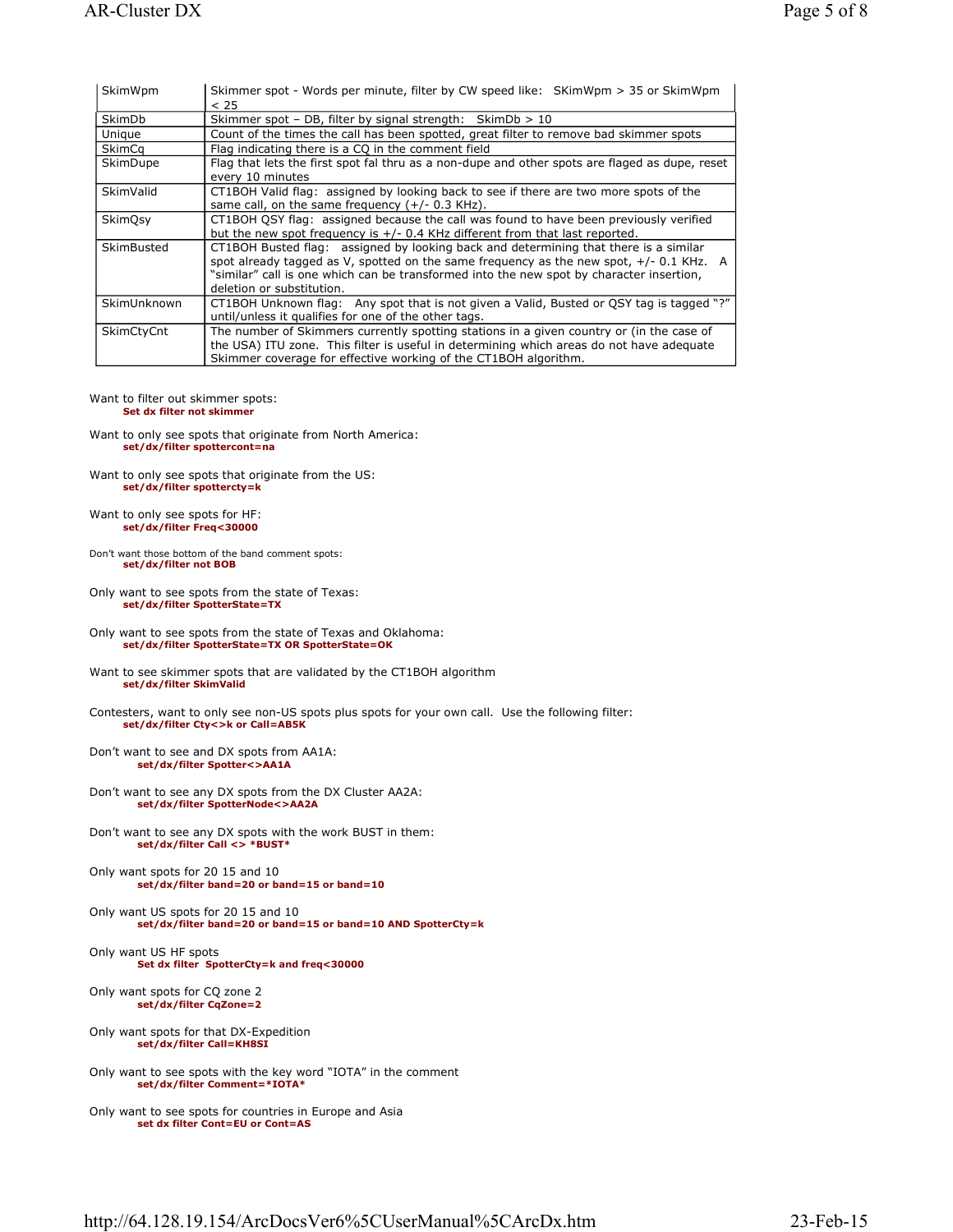Only want to see spots for stations that QSL via the ARRL Logbook of the World, LOTW?  **set dx filter Lotw**

Only want to see spots for FOC members  **set dx filter FOC**

Only want to see TOP 100 spots  **set dx filter Top100**

# **Compound Filters**

Most of the above filters are very simple. You can combine filter terms into compound filters. When building compound filters, keep in mind the AR-Cluster filter engine processes terms from left to right. It processes the "and" operator before it processes the "or" operator. To change this order, group terms that belong together with parentheses. Anything enclosed in parentheses is evaluated first. Parentheses indicate relationships between filter terms. They force the filter processing to process your search terms in the order you intend and to combine them in the way you want. Here is an example of a compound filter that uses parentheses to control the relationship between filter terms:

I do not want to see spots about US stations. I only want to see spots that originate from the Texas and Arkansas. I want to see spots about my call.

**set/dx/filter Call=AB5K or (Cty<>k and (SpotterState=TX or SpotterState=TX))**

Filter example: I want to set up a Filter to pass:

- 1. Cluster Spots, originated by only K & VE Stations, and between 1800 & 54000 Mhz
- 2. Skimmers Spots but only those originated by K1TTT-# or W3LPL-#

A good way to design the filter is to break the filter into the pieces per the requirements:

- 1. A not skimmer part where we qualify non skimmer spots = ((SPOTTERCTY=K OR SPOTTERCTY=VE) AND (Freq >=1800 or Freq <=54000) AND Not Skimmer)
- 2. A skimmer part where we qualify skimmer spots = (Skimmer AND (SPOTTER = K1TTT-# OR SPOTTER = W3LPL-#))

Then we OR the two pieces together to get:

SET DX FILTER ((SPOTTERCTY=K OR SPOTTERCTY=VE) AND (Freq >=1800 or Freq <=54000) AND Not Skimmer) or (Skimmer AND (SPOTTER = K1TTT-# OR SPOTTER = W3LPL-#))

 Show only FOC legacy ( no skimmer) world-wide spots: **Set DX Filter FOC AND NOT Skimmer** 

 Show FOC legacy and skimmer world-wide spots but do not show skimmer dupes:  **Set DX Filter FOC AND (NOT Skimmer or (Skimmer and NOT SkimDupe))**

### **DX Filter Shortcuts**

The **SE**t **D**x **F**ilter allows for the user of braces to define multiple commands. This can be applied to DX filter terms of: Call, Cty, State, County, ArrlSection, Cont, CqZone, ItuZone, Band, Mode, Spotter, SpotterNode, SpotterCty, SpotterState, SpotterCont, Grid, Name, SpotterCqZone, and SpotterItuZone.

**set/dx/filter spotterstate=[ME,NH,NJ]** can be used in place of the longer form command **set/dx/filter spotterstate=ME or spotterstate=NH or spotterstate=NJ**

## **Set DX Filter Macros**

**DX Filter Macros.** The **Set/DX/Filter** command also has several build in macros to simplify setting up filters for contests. Macro commands have to be in upper case.

```
Examples:
       set dx filter {ARRL-CW} 
        set/dx/filter {ARRL-SSB}
set/dx/filter {CQWW-CW}
       set/dx/filter {CQWW-SSB}
```

| Contest Macro | Macro Expansion                                            |
|---------------|------------------------------------------------------------|
| {EQUAL}       | (Used on N1MM where the "=" character is already used<br>⋍ |
| {ARRL-CW}     | Cty<>K AND Cty<>VE AND {CW-CONTEST-FREQ}                   |
| {ARRL-SSB}    | Cty<>K AND Cty<>VE AND {SSB-CONTEST-FREQ}                  |
| {COWW-CW}     | Cty<>K AND {CW-CONTEST-FREQ}                               |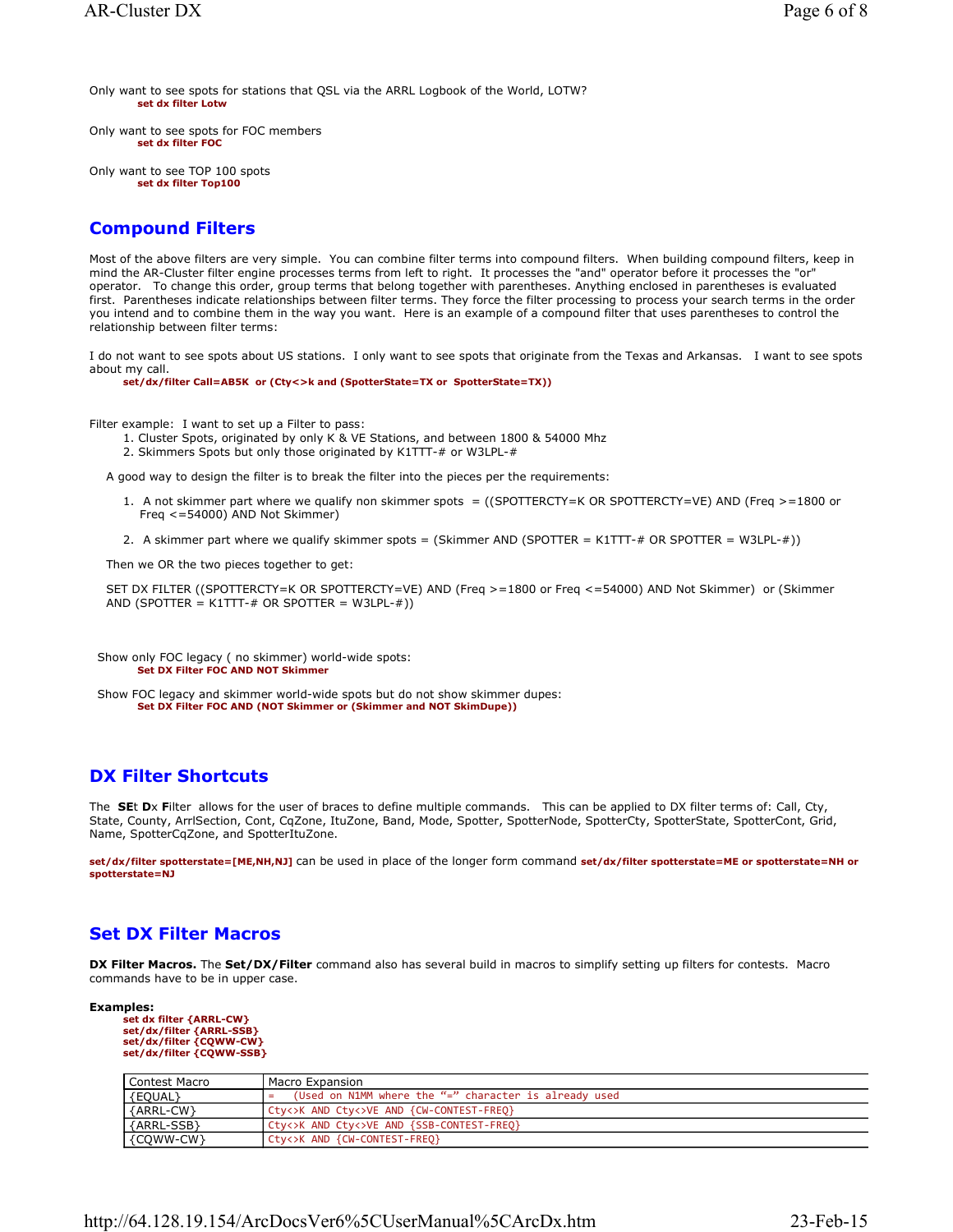| {COWW-SSB}      | Cty<>K AND {SSB-CONTEST-FREO}                                                                                        |
|-----------------|----------------------------------------------------------------------------------------------------------------------|
|                 | {CW-CONTEST-FREQ} (Freq >= 1800 AND Freq <= 2000 OR Freq >= 3500 AND Freq <= 3600 OR Freq >= 7000 AND Freq <= 7100 ( |
| l {SSB-CONTEST- | $\frac{1}{2}$ (Freq >= 1800 AND Freq <= 2000 OR Freq >= 3500 AND Freq <= 3600 OR Freq >= 7000 AND Freq <= 7100 (     |
| FREQ}           |                                                                                                                      |

## **Set DX Mode**

The **SE**t **D**x **M**ode command is used to set filter mode for real-time DX spots. The Debug mode prints all DX spots with a leading "-" in from of spots that would get rejected and a leading "+" in front of spots that pass the filters. Valid modes are: Open, Filter, Needs and Debug. Settings are defined as:

**Open** – Turn off the current DX filter and display all spots.

**Filter** – Activate the spot filter based on the SET/DX/FILTER settings

**Needs** – Filter by DX needs

**Debug** – Activate the spot filter based on the SET/DX/FILTER settings. Show filtered spots with a "-" and unfiltered spots with a "+". Excellent tool for filter debug.

**Examples:**

**set dx mode open set/dx/mode filter set/dx/mode debug** 

# **Set DX Output**

The **SE**t **D**x **O**utput command is used to set output mode for real-time DX spots. Valid modes are: OFF, ON. **Off** – Turn off real-time spots.

**On** – Display the normal user spot format. Default setting.

**Examples: set/dx/output on set/dx/output off** 

**set dx output off** 

# **Testing DX Filters**

Here is a typical example of a common DX filter and how we can test it. In this example we want to only see spots that originate in North America so first we enter:

#### **set dx filter SpotterCont=na**

Next we want to debug to make sure we have the correct filter. We enter:

#### **set dx mode debug**

Now we monitor the spots that are displayed. The spots that pass the filter gets a "+" in front of it and the spots rejected by the filter gets a "-" in front of it. See example below. When we are thru testing we can exit the debug mode with the following command:

**set dx mode filter** 

**S**